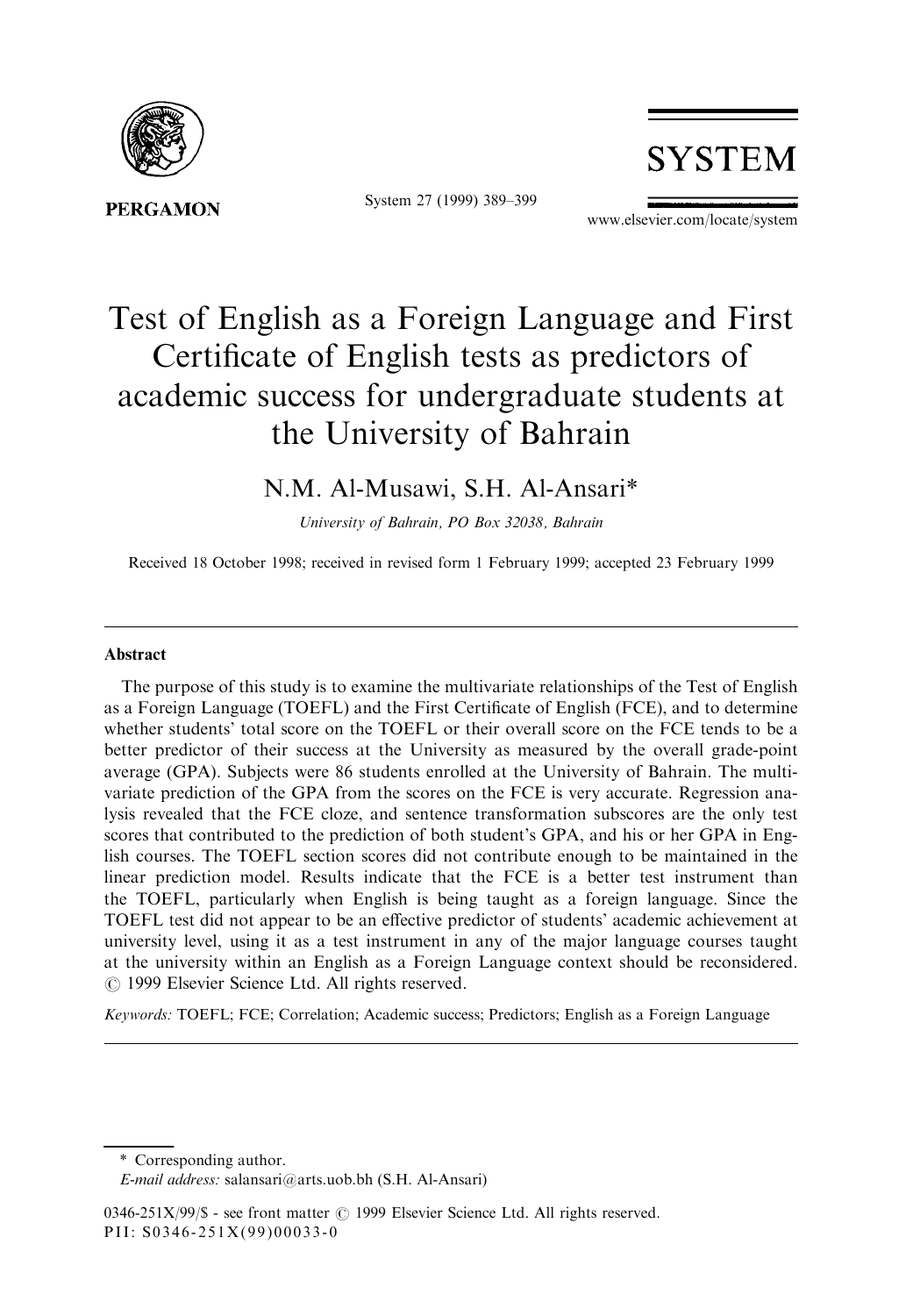# 1. Introduction

The Test of English as a Foreign Language (TOEFL), which is developed and administered by the Educational Testing Service, is an internationally recognized test given to students who seek admission to graduate programs in 2400 colleges and universities in the USA and Canada. It is considered to be the most widely used test determining the extent to which international students have developed the English language skills necessary for successful college-level study in these two countries. A number of studies have attempted to measure the predictive validity of the TOEFL scores and have indicated the success of the test as a predictor of students' academic achievement as demonstrated by their overall gradepoint average (GPA). The first study of this kind was that of Ayres and Peters (1977) on 50 students who had completed a master's program in the physical sciences or engineering. They found a significant correlation between the TOEFL scores and students' composite GPA. While this result has been confirmed by a number of further studies conducted on the TOEFL scores as determinants of academic achievement of graduate and undergraduate students (Bostic, 1981; Stover, 1981; Perry, 1989; Stoynoff, 1991; Schmidt, 1992; Konyu-Fogel, 1994), the findings of other studies (Ayres and Peters, 1977; Sokari, 1980; Hale et al., 1984; Light et al., 1987; Taylor, 1989; Hu Shu-Choan, 1991; Case, 1993; Qi, 1994; Yan, 1995) suggest that using the TOEFL as a major determinant of an international student's admission to various academic programs in colleges and universities, as well as a predictor of the students' subsequent academic success, should be reconsidered.

Although the First Certificate of English (FCE), which is administered by the University of Cambridge Local Examinations Syndicate, appears to measure the same common aspects of language proficiency being measured by the TOEFL (Bachman et al., 1990), to the best of our knowledge, no studies have been conducted that focus on the ability of the FCE scores to predict international students' academic success as measured by his or her composite GPA. This fact might be explained by at least three reasons: first, the FCE has not been used as a criterion for admission at British Universities as its level is considered to be below the standard required for study; second, the FCE measures the same kind of skills assessed by the TOEFL but on a different level of English language proficiency; and third, the reliability of the FCE test is somewhat questionable because the test has not been standardized on a fixed, standard content, and also because it requires some creative use of English language in its composition part. Consequently, the FCE, as compared to the TOEFL, has received little attention from the specialists in the field of English language testing. This is evident from the relatively small number of studies which have examined aspects of the FCE as an English as a Foreign Language (EFL) test as compared with the TOEFL (Bachman et al., 1990; Choi, 1990; Choi and Bachman, 1992; Kunnan, 1992; Ryan and Bachman, 1992). It could possibly be because of the International English Language Testing Service (IELTS) test being considered to be the alternative measure to TOEFL as an admission criterion. Also, institutional bars might have prevented such research rather than a lack of interest.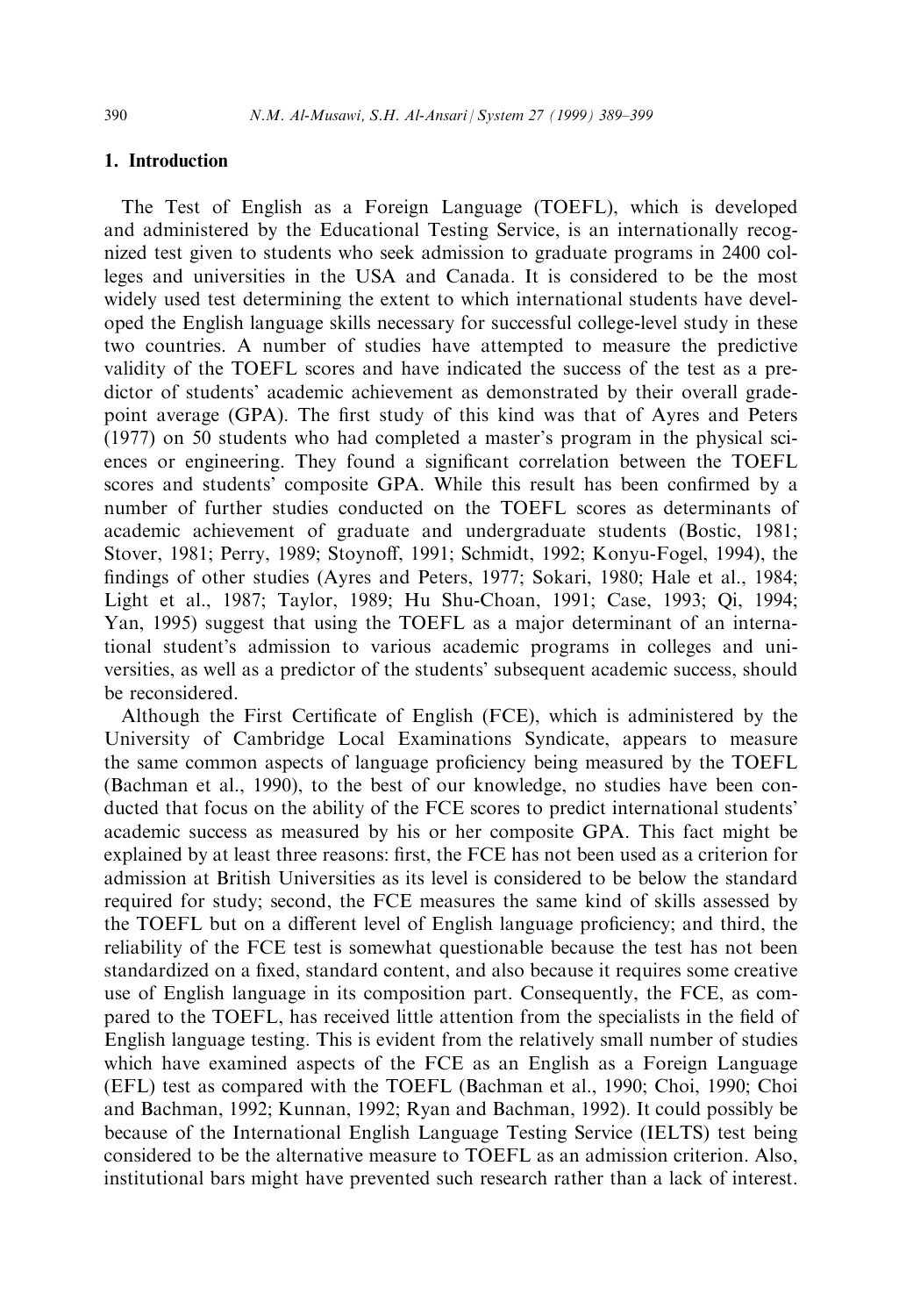Since IELTS is not used for screening purposes at the University of Bahrain, it has not been possible to include it in such a comparative study.

To date, there has been no study of the multivariate relationship of students' academic achievement as measured by GPA, TOEFL and FCE scores based on operational (scored and reported) administrations of these instruments. This article uses data generated by actual administrations of such institutional tests to examine these relationships.

#### 2. Purpose

The first purpose of the present study was to determine the relationship of success of Bahraini students in a BA degree program at the University of Bahrain as measured by GPA, with their scores obtained on the TOEFL, together with their scores on the FCE examinations.

The second purpose of the study was to determine whether the students' total score on the TOEFL or their overall score on the FCE test tended to be a better predictor of their success at the university as measured by GPA. Since both tests are used only for classroom purposes, it will be interesting to determine which of the two should be used for screening purposes if English proficiency were to become a criterion for admission to university.

#### 3. Methods

#### 3.1. Sample

The subjects for this study consisted of 86 first- and second-year students who were following a degree programme in English Language and Literature at the University of Bahrain. Their degree is based on a credited system of university education. Students need to complete 131 credits in order to graduate, 93 of which are studied within the students' major and minor subject specialization. The subjects were homogeneous in respect of age, nationality, mother tongue, and both cultural and educational background.

#### 3.2. Descriptions of the tests

#### 3.2.1. TOEFL

The TOEFL is designed to evaluate the English proficiency of people whose native language is not English. The test uses a multiple-choice format to measure the ability to understand North American English. The institutional form of the TOEFL used in the current study consisted of three sections: listening comprehension (Section 1), structure and written expression (Section 2), and vocabulary and reading comprehension (Section 3). Scores from the three are combined to yield a total score that is reported in addition to the section scores. Each section has its own scale, ranging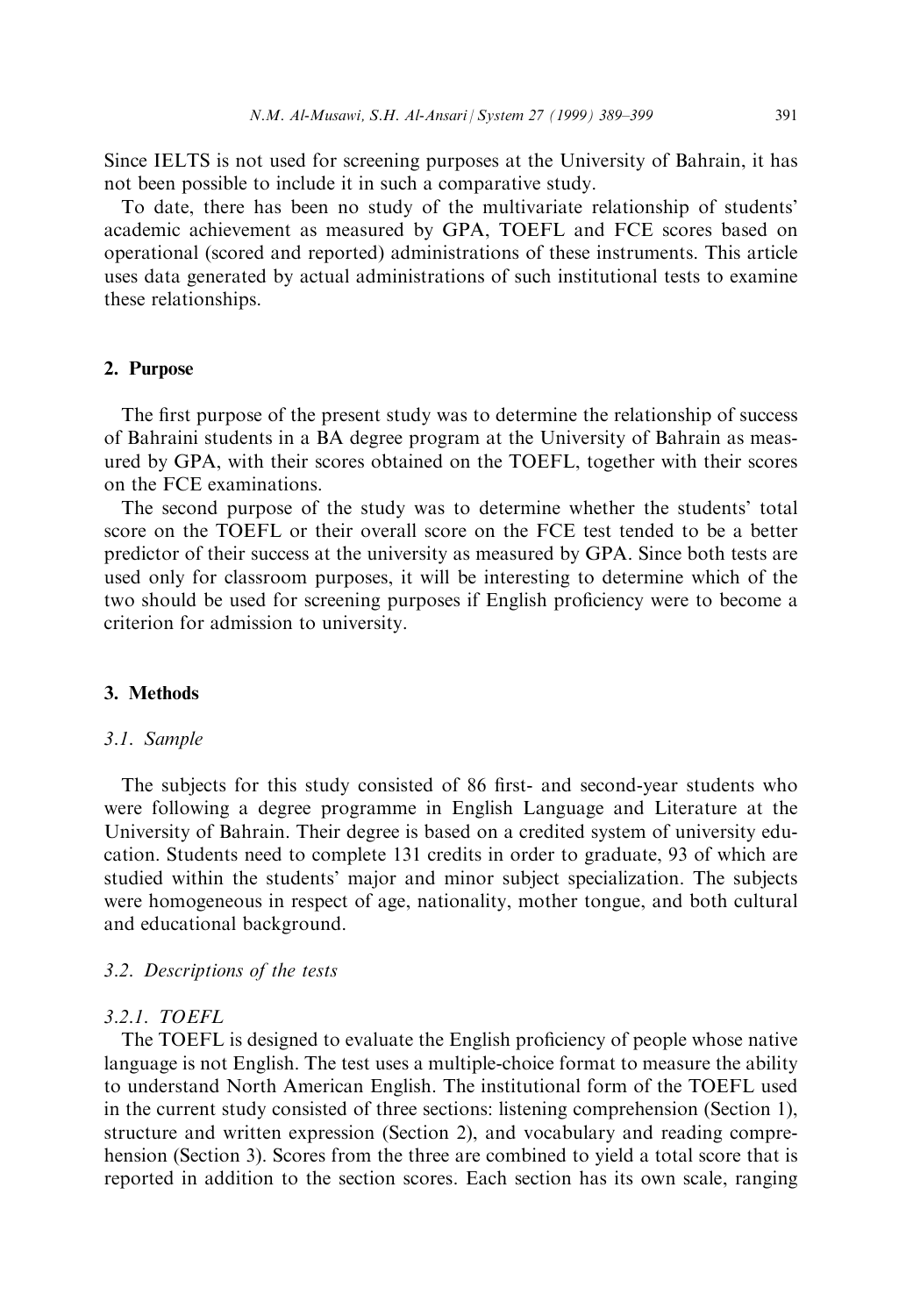from about 20 to about 68. The total score is derived by summing the three scores and multiplying the result by 10/3.

Section 1 of the TOEFL measures the ability to understand English as it is spoken in North America. Section 2 measures the ability to recognize language that is appropriate for standard written English. Section 3 measures the ability to understand non-technical reading matter.

#### 3.2.2. FCE

The purpose of the FCE is to assess the English language skills of people whose native language is not English. This test consists of seven papers: reading comprehension involving multiple-choice items plus reading passages, cloze test, sentence transformation, word formation, listening comprehension, and an interview. Paper 1 includes 40 four-option multiple-choice items in two parts: vocabulary (25 items) and reading comprehension (15 items). Paper 2 includes a cloze test in the form of a passage with blanks, each of which the examinee has to fill in with one word only. Paper 3 is a reading passage followed by five four-option multiple-choice questions. Paper 4 of the FCE is a set of 10 sentences, which the examinee has to rewrite without changing the original meaning of each sentence. Paper 5, which also includes 10 sentences, assesses students' linguistic ability in word building. Paper 6 consists of a series of recorded texts, and the examinee has to answer the different questions based on his or her understanding of the texts. Finally, Paper 7 assesses the student's ability to give short talks on prepared topics, and to discuss how to solve specific problem situations.

#### 3.3. Analysis

A general linear multivariate regression was made using the SPSS (Statistical Package for Social Sciences) for the overall score of the FCE and for the TOEFL total score. These analyses were supplemented by a stepwise regression to explore the contribution of certain subscores to the multivariate model. The same general linear multivariate regression was computed using the total TOEFL score and the overall FCE as dependent variables. The general linear multivariate regression was also applied for the students' composite GPA and for their GPA in the English courses (ENGPA). The general linear model differs from a stepwise regression in its considerations of the contributions of all test scores simultaneously. In effect, the final product of a stepwise regression in which all of the independent variables were entered into the model is equivalent to the general linear regression.

Based on the multivariate regression equations predicted GPAs were computed. For examinees, who achieved each rounded predicted GPAs, the mean observed GPA was computed and these were plotted against the predicted GPAs. These plots were examined to determine if the fits of the predicted GPAs were equally accurate throughout the range of observed GPAs, i.e. in relation to the level of the examinees' achievement. The same procedure was followed for ENGPA. Finally, joint distributions were prepared for selected TOEFL total score intervals, and for the FCE overall score intervals. The median scores achieved by the examinees in these interval ranges on each of the other tests were computed.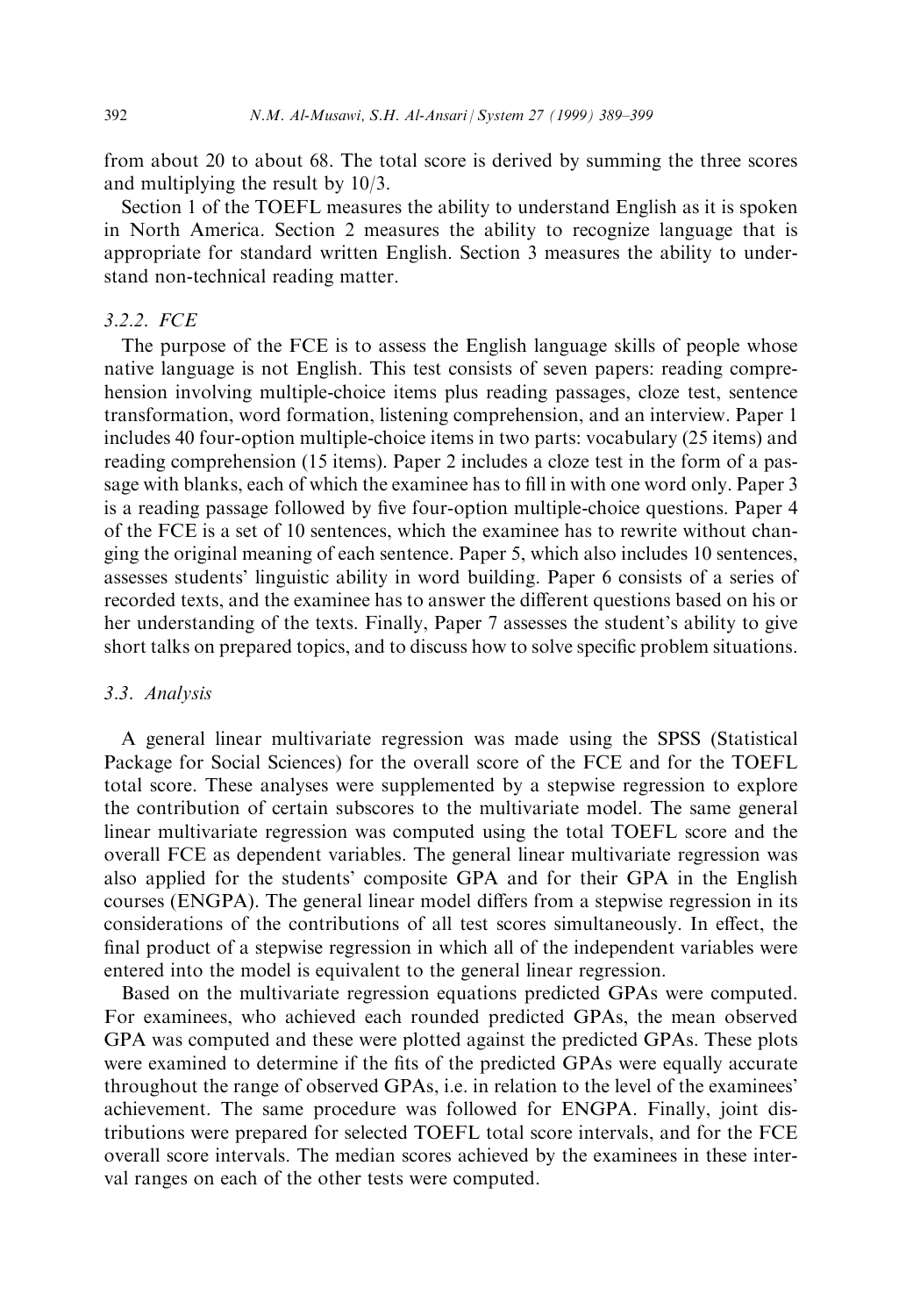# 4. Results

# 4.1. Comparability of examinees' scores

Table 1 shows the means and standard deviations of the component variables pertaining to both the TOEFL and the FCE examinations taken by the whole sample.

It is interesting to note that the students' mean scores on Sections 1, 2, and 3 of the TOEFL tend to be less than the corresponding mean scores achieved by a large sample of non-English speaking examinees ( $n=731 297$ ) who took this test from July 1995 through June 1996 in order to get admission into American Universities. These scores were 52.10, 51.81, and 51.38, respectively, with corresponding standard deviations of 7.30, 7.62, and 8.53. The total mean score of these examinees on the TOEFL was 517.00 with a standard deviation of 71.04 (Educational Testing Service, 1997). An obvious reason for this is that the students involved in this study comprise the entire undergraduate population of the English Department at the University of Bahrain. They have not had much exposure to the TOEFL and, therefore, they are not expected to achieve a high score until they reach their third- or fourth-year when attaining a certain TOEFL score becomes a graduation requirement. This is unlike the ETS (Educational Testing Service) population whose admission into a university is determined by a high score on TOEFL.

#### 4.2. Bivariate (zero order) correlations

It is clear in Table 2 that the TOEFL section scores are highly inter-correlated  $(\text{median}=0.57)$  as compared to the inter-correlations among five FCE scores where the median equals 0.46 (Table 3). It also appears that, compared to the correlation coefficients of the TOEFL scores with the GPA and the ENGPA, all

Table 1

| Test         | Test components         | Mean   | Standard deviation |
|--------------|-------------------------|--------|--------------------|
| <b>TOEFL</b> | Section 1               | 48.77  | 5.90               |
|              | Section 2               | 46.10  | 8.04               |
|              | Section 3               | 45.49  | 6.03               |
|              | Total score             | 467.86 | 57.84              |
|              | Multiple-choice         | 19.33  | 2.97               |
| <b>FCE</b>   | Cloze                   | 6.28   | 2.00               |
|              | Passage                 | 3.20   | 1.29               |
|              | Sentence transformation | 5.76   | 2.53               |
|              | Word formation          | 3.02   | 0.92               |
|              | Listening comprehension | 7.67   | 1.36               |
|              | Interview               | 7.37   | 1.37               |
|              | Overall score           | 52.61  | 8.95               |

Means and standard deviations achieved on Test of English as a Foreign Language (TOEFL) and First Certificate of English (FCE) tests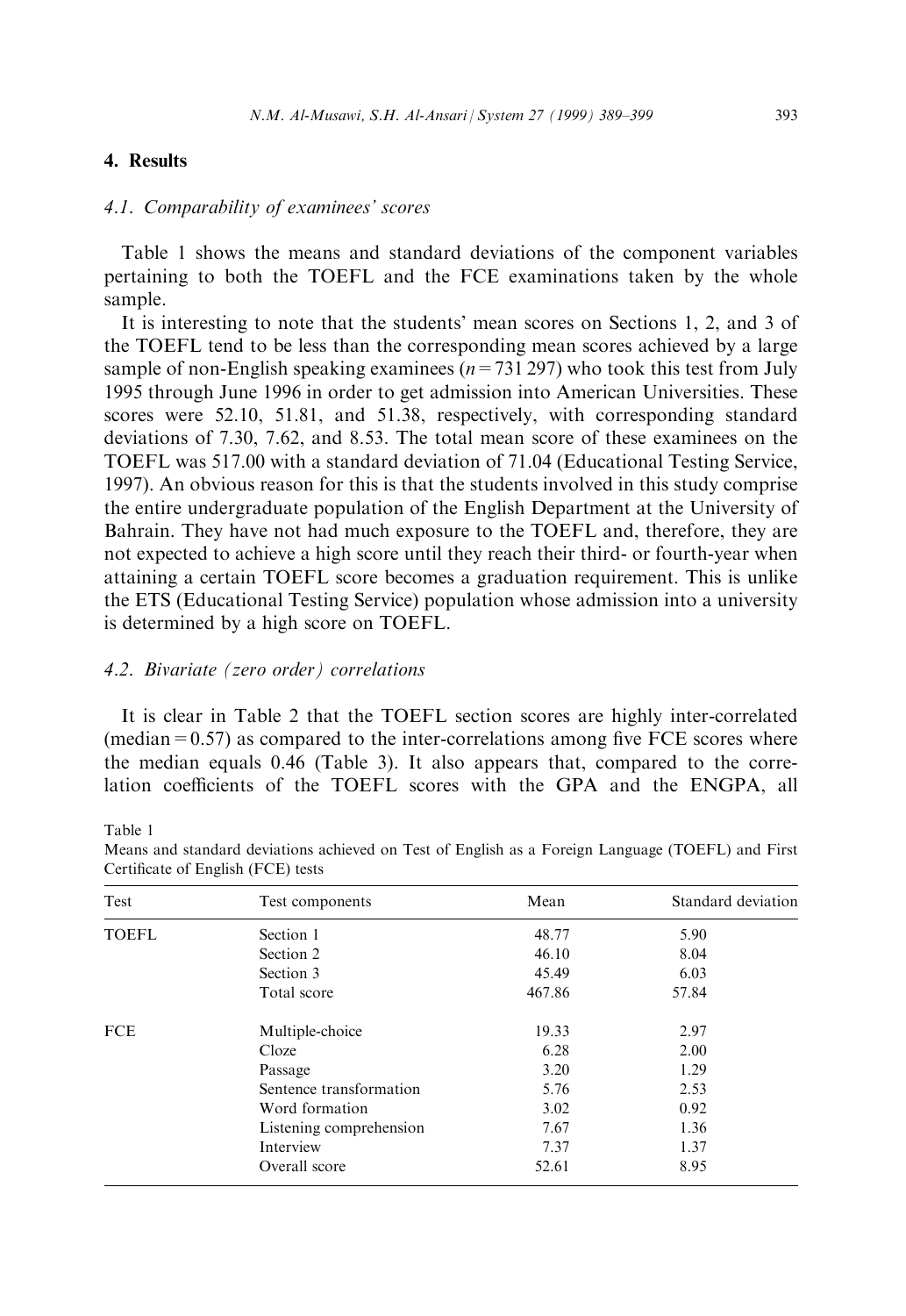Table 2

Bivariate correlation coefficients among Test of English as a Foreign Language (TOEFL) scores, gradepoint average (GPA) and GPA in English courses (ENGPA)

| Variable     |           | <b>TOEFL</b> |              | <b>GPA</b>   | <b>ENGPA</b> |      |  |
|--------------|-----------|--------------|--------------|--------------|--------------|------|--|
|              |           | Section 1    | Section 2    | Section 3    | Total        |      |  |
| <b>TOEFL</b> | Section 1 |              |              |              |              |      |  |
|              | Section 2 | 0.52         |              |              |              |      |  |
|              | Section 3 | 0.57         | 0.74         |              |              |      |  |
|              | Total     | a            | $\mathbf{a}$ | $\mathbf{a}$ |              |      |  |
| <b>GPA</b>   |           | 0.34         | 0.51         | 0.42         | 0.50         |      |  |
| <b>ENGPA</b> |           | 0.57         | 0.66         | 0.55         | 0.70         | 0.86 |  |

<sup>a</sup> Linear combinations.

#### Table 3

Bivariate correlation coefficients among First Certificate of English (FCE) scores, grade-point average (GPA) and GPA in English courses (ENGPA)<sup>a</sup>

| Variable     | <b>FCE</b>        |       |             |             |                   |             |             | <b>GPA</b> | <b>ENGPA</b> |  |
|--------------|-------------------|-------|-------------|-------------|-------------------|-------------|-------------|------------|--------------|--|
|              | MC                | Cloze | Pas         | <b>ST</b>   | WF                | List        | Inter       | Total      |              |  |
| <b>FCE</b>   |                   |       |             |             |                   |             |             |            |              |  |
| МC           |                   |       |             |             |                   |             |             |            |              |  |
| Cloze        | 0.34              |       |             |             |                   |             |             |            |              |  |
| Pas          | 0.27              | 0.53  |             |             |                   |             |             |            |              |  |
| ST           | 0.49              | 0.70  | 0.52        |             |                   |             |             |            |              |  |
| WF           | 0.35              | 0.49  | $0.14^{b}$  | 0.45        |                   |             |             |            |              |  |
| List         | 0.08 <sup>b</sup> | 0.60  | 0.46        | 0.46        | 0.18 <sup>b</sup> |             |             |            |              |  |
| Inter        | 0.09 <sup>b</sup> | 0.62  | 0.38        | 0.51        | 0.27              | 0.78        |             |            |              |  |
| Total        | $\mathbf c$       | c     | $\mathbf c$ | $\mathbf c$ | $\mathbf c$       | $\mathbf c$ | $\mathbf c$ |            |              |  |
| <b>GPA</b>   | 0.50              | 0.62  | 0.32        | 0.65        | 0.38              | 0.30        | 0.45        | 0.69       |              |  |
| <b>ENGPA</b> | 0.51              | 0.78  | 0.48        | 0.80        | 0.55              | 0.38        | 0.56        | 0.84       | 0.86         |  |

<sup>a</sup> MC, multiple-choice; Pas, passage; ST, sentence transformation; WF, word formation; List, listening comprehension; Inter, interview.

 $<sup>b</sup>$  This value is not statistically significant at 0.01 level.</sup>

<sup>c</sup> Linear combinations.

correlation coefficients of FCE scores with the two variables are of high magnitude  $(p<0.01)$ , particularly those of the cloze  $(r=0.62$  and 0.78, respectively) and the sentence transformation ( $r=0.65$  and 0.80, respectively).

# 4.3. Multivariate correlations

Tables 4 and 5 show the results of the stepwise regression predicting student's GPA, and ENGPA, respectively, using the component scores of the TOEFL and the FCE as independent variables. Note that the TOEFL scores and the subscores on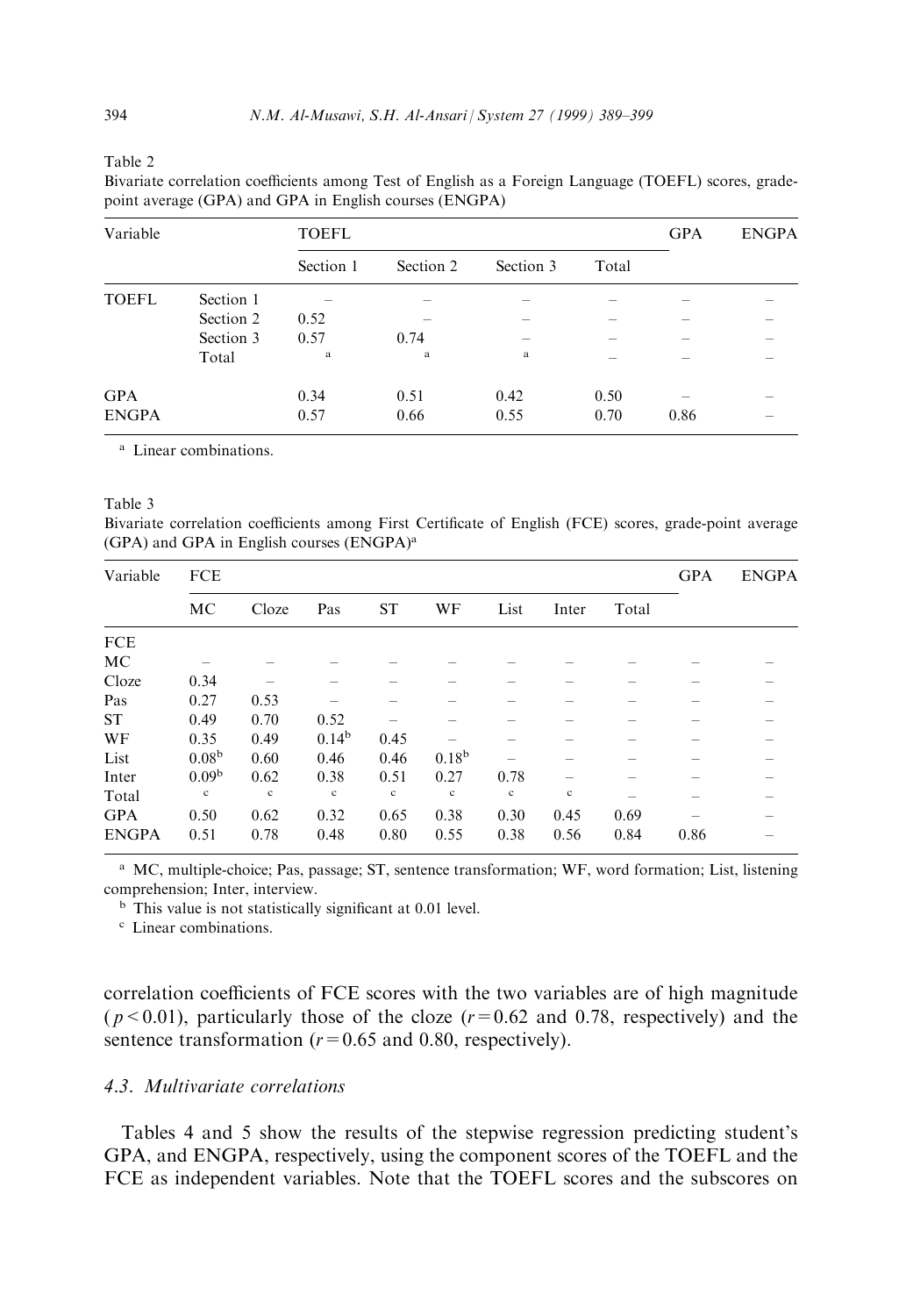Table 4

| Dependent variable | Entry order    |              | Independent variables | Partial r-square |
|--------------------|----------------|--------------|-----------------------|------------------|
| Overall GPA        |                | <b>TOEFL</b> | Section 1             |                  |
|                    |                |              | Section 2             |                  |
|                    |                |              | Section 3             |                  |
|                    | 3              | <b>FCE</b>   | MC                    | 0.04             |
|                    | $\overline{c}$ |              | Cloze                 | 0.06             |
|                    |                |              | Pas                   |                  |
|                    |                |              | <b>ST</b>             | 0.42             |
|                    |                |              | WF                    |                  |
|                    |                |              | List                  |                  |
|                    |                |              | Inter                 |                  |
| Total $r$ -square  |                |              |                       | 0.52             |

Stepwise regression of Test of English as a Foreign Language (TOEFL) and First Certificate of English (FCE) scores onto the overall grade-point average (GPA) (forward selection)a

<sup>a</sup> MC, multiple-choice; Pas, passage; ST, sentence transformation; WF, word formation; List, listening comprehension; Inter, interview.

Table 5

Stepwise regression of Test of English as a Foreign Language (TOEFL) and First Certificate of English (FCE) scores onto the overall grade-point average (GPA) in English courses (forward selection)a

| Dependent variable | Entry order |              | Independent variables | Partial r-square |
|--------------------|-------------|--------------|-----------------------|------------------|
| Overall ENGPA      |             | <b>TOEFL</b> | Section 1             |                  |
|                    | 3           |              | Section 2             | 0.03             |
|                    |             |              | Section 3             |                  |
|                    | 4           | <b>FCE</b>   | МC                    | 0.03             |
|                    | 2           |              | Cloze                 | 0.10             |
|                    |             |              | Pas                   |                  |
|                    |             |              | <b>ST</b>             | 0.63             |
|                    | -           |              | WF                    |                  |
|                    |             |              | List                  | -                |
| Total $r$ -square  |             |              |                       | 0.79             |

<sup>a</sup> ENGPA, GPA in English courses; MC, multiple-choice; Pas, passage; ST, sentence transformation; WF, word formation; List, listening comprehension.

the passage, the word formation, the listening, and the interview results of the FCE did not contribute enough to the prediction of student's ENGPA to be maintained in the linear model. The same appears to be true with regard to the student's ENGPA except the inclusion of TOEFL Section 2 scores in the linear model (0.5 probability criterion was utilized).

# 4.4. Joint distributions

Table 6 shows the median scores attained on the TOEFL and the FCE, within score intervals of both tests. The intervals were chosen to represent points where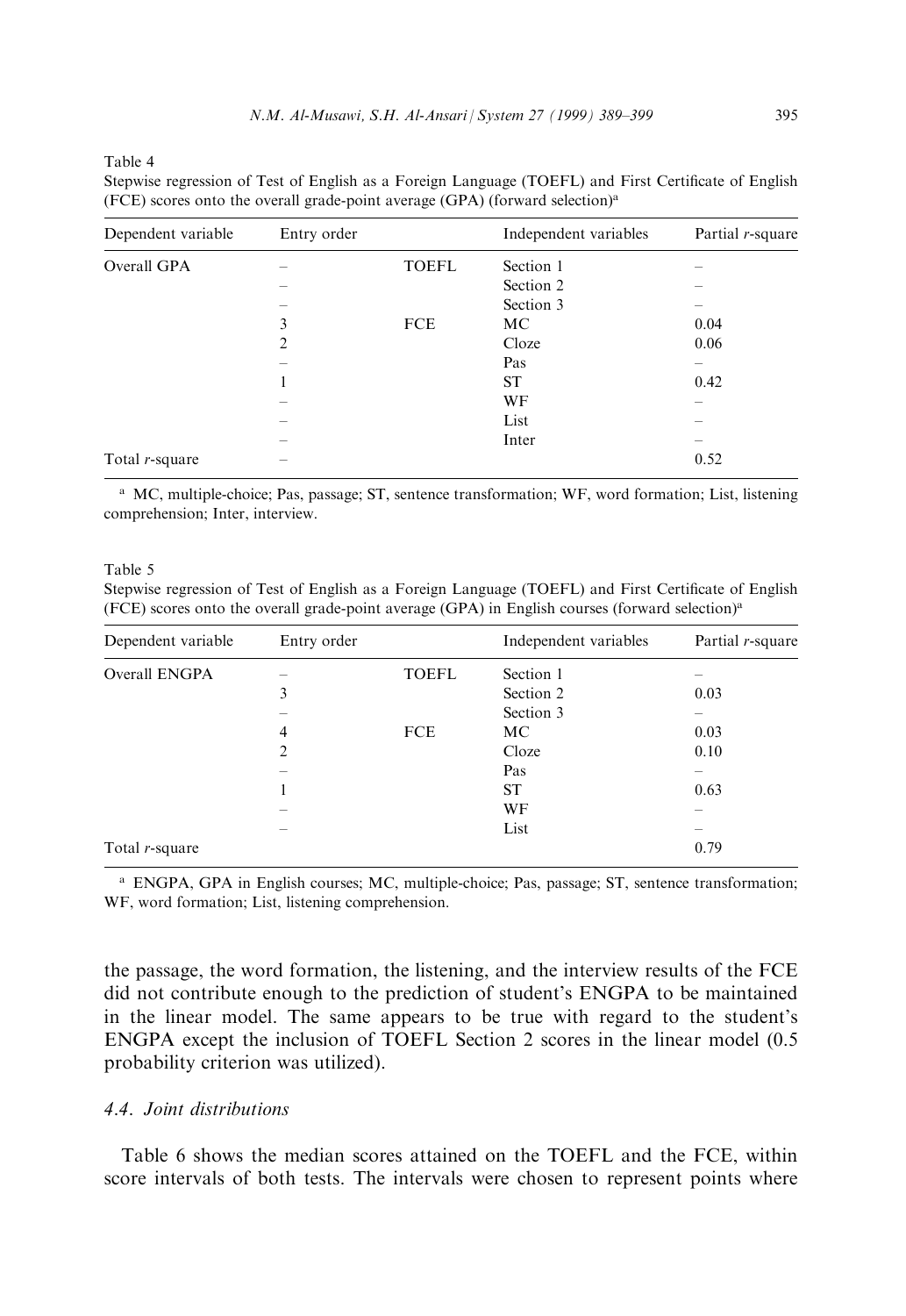Table 6

Median and Test of English as a Foreign Language (TOEFL) total, and First Certificate of English (FCE) total scores attained by examinees who scored within selected scoring intervals of both tests

| Test  | Total score interval | Percent in interval | Closest scores to median |           |  |
|-------|----------------------|---------------------|--------------------------|-----------|--|
|       |                      |                     | <b>TOEFL</b> total       | FCE total |  |
| TOEFL | $200 - 460$          | 46.5                |                          | 48.00     |  |
|       | $463 - 500$          | 18.6                |                          | 56.00     |  |
|       | $503 - 550$          | 30.2                |                          | 59.00     |  |
|       | 553-600              | 3.5                 |                          | 59.00     |  |
|       | 603 and higher       | 1.2                 |                          | 69.00     |  |
| FCE   | $28.5 - 44.5$        | 17.4                | 403                      |           |  |
|       | $45.0 - 52.0$        | 27.9                | 447                      |           |  |
|       | $52.5 - 59.5$        | 33.8                | 477                      |           |  |
|       | $60.0 - 67.0$        | 18.6                | 530                      |           |  |
|       | 67.5 and higher      | 2.3                 | 603                      |           |  |
|       |                      |                     |                          |           |  |

users typically set passing scores. Table 7 shows the joint TOEFL and FCE distributions.

It is difficult to interpret these data since there is no exact agreement among the tests of the construct under measure. However, some interesting patterns have emerged. For example, there were few differences in the FCE skills of examinees between TOEFL total scores of 463 and 600. This interval, however, accounted for more than a half (52.3%) of the examinees. It seems that an FCE score of between 52.5 and 59.55 attained by 33.8% of the examinees, is earned by people with varied TOEFL skills. Furthermore, 81.3% of examinees who scored less than 45 in the FCE (low-achieving group) got low scores also in the TOEFL. It also appears that a score of between 45 and 60 in the FCE exam, achieved by 61.7% of the examinees, is earned by a close percentage (53.8%) of the average-achieving group in the TOEFL. Similarly, 76.5% of the high-achievers in the FCE test have remained as people with high language skills in the TOEFL test.

| FCE total       | <b>TOEFL</b> total |         |             |          |
|-----------------|--------------------|---------|-------------|----------|
|                 |                    | 333-427 | $430 - 503$ | 506-603  |
| Less than 45    | N                  | 12      | 3           | $\bf{0}$ |
|                 | $\frac{0}{0}$      | 81.3    | 18.7        | 0.0      |
| $45 - 60$       | N                  | 13      | 29          | 11       |
|                 | $\frac{0}{0}$      | 25.0    | 53.8        | 21.2     |
| Greater than 60 | N                  | 0       | 4           | 14       |
|                 | $\frac{0}{0}$      | 0.00    | 23.5        | 76.5     |

Table 7

Joint frequencies of First Certificate of English (FCE) and Test of English as a Foreign Language (TOEFL) scores in selected ranges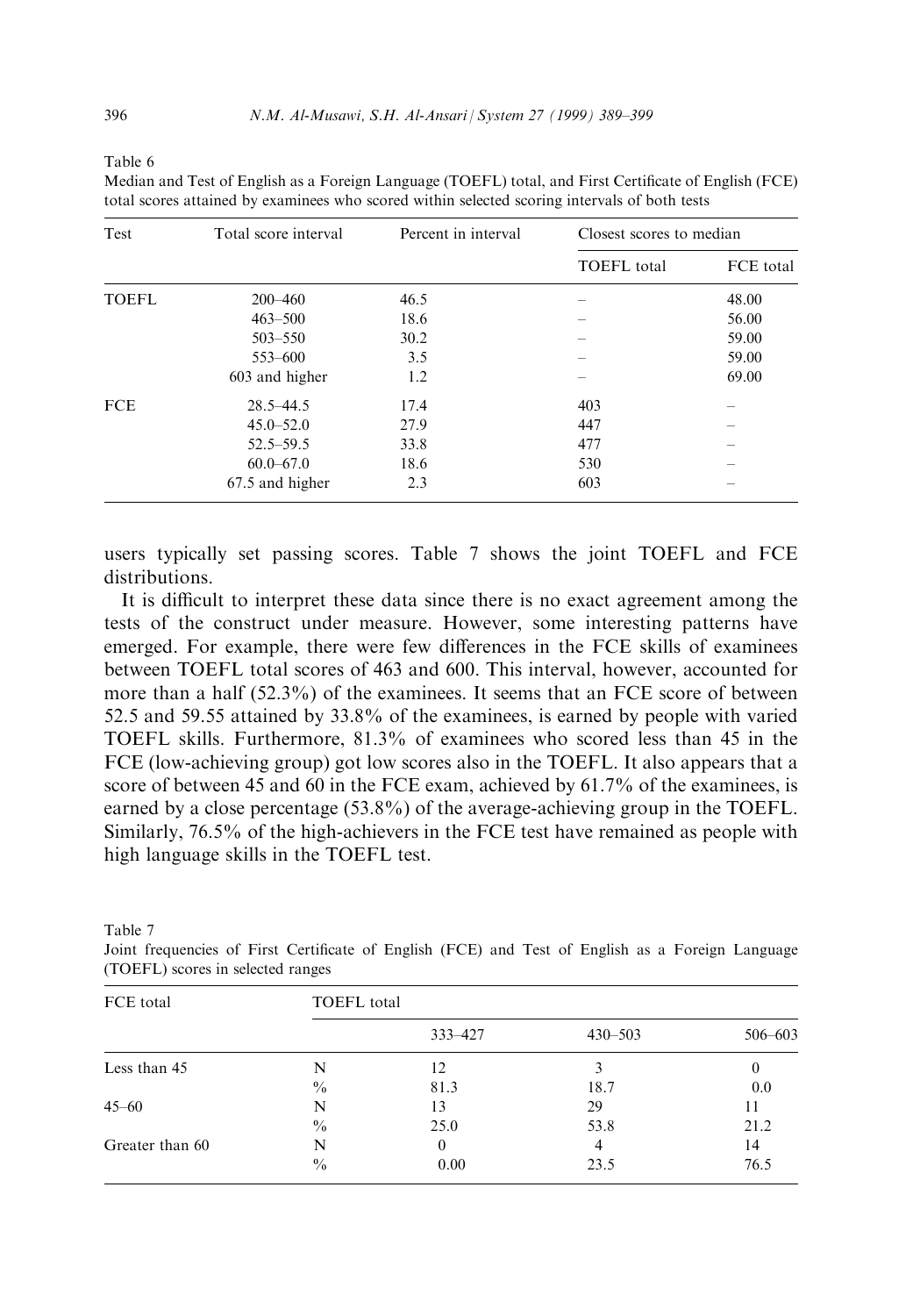# 5. Discussion

Results of this study show that the students' composite GPA and the ENGPA are highly correlated with their component scores on the TOEFL, and on the FCE, particularly on the sentence transformation and the cloze sections. In terms of predicting a student's academic success at the university as measured by the overall GPA, TOEFL scores did not add as much to the model as did the scores on the cloze and sentence transformation sections of the FCE exam. These component scores of the FCE test, along with the Section 2 TOEFL scores, are also good predictors of the students' achievement in English courses taught at the University. It appears that the more proficient students are in understanding and producing correct grammatically formed sentences, the higher their performance in the test.

The fact that the students' scores on Sections 1 and 3 of the TOEFL test do not appear to be effective predictors of their academic success at the University as measured by the overall GPA seems to corroborate the previous findings related to the predictive ability of the TOEFL test (Ayres and Peters, 1977; Sokari, 1980; Hale et al., 1984; Light et al., 1987; Taylor, 1989; Hu Shu-Choan, 1991; Case, 1993; Qi, 1994; Yan 1995). However, one discrepancy that can be seen in the present study is that the TOEFL will not be a good predictor for the study sample because it is not an admission requirement at the University of Bahrain. It is true that the TOEFL is not taught at the University, but the student's success in the BA programme depends on his or her success in the TOEFL.

The findings of this study suggest that students' proficiency in English language is determined by their performance on the FCE exam rather than by their performance on the TOEFL test. A possible reason for this outcome is that the overwhelming majority of Bahrainis are taught within an EFL context. On entering the University of Bahrain, those who opt for English as a major are to some extent given some preparation for the TOEFL test.

Since the scores of the FCE test were found to yield higher correlational magnitude with the students' academic performance at the University, the TOEFL test need not be incorporated in all the University major language courses as a required component. Students who have interest in either taking a TOEFL or in pursuing their postgraduate study abroad can be offered an elective course in TOEFL preparation, preferably at the fourth-year level.

As previously noted, the TOEFL may be an effective test instrument in an English as a Second Language (ESL) learning context where English is used as a medium of instruction, and where students have both the linguistic and cultural background to pursue their studies through English. This is not seen to be viable where English is taught as a foreign language, as is the case in most state schools throughout the Arab world. They will be better off with first raising their general standard in English through normal language courses such as the FCE or any other internationally recognised EFL course.

Therefore, TOEFL tends to be a better predictor of students' attainment in second language learning circumstances where they will normally be better prepared, culturally speaking, to integrate into the American environment. In contrast, the FCE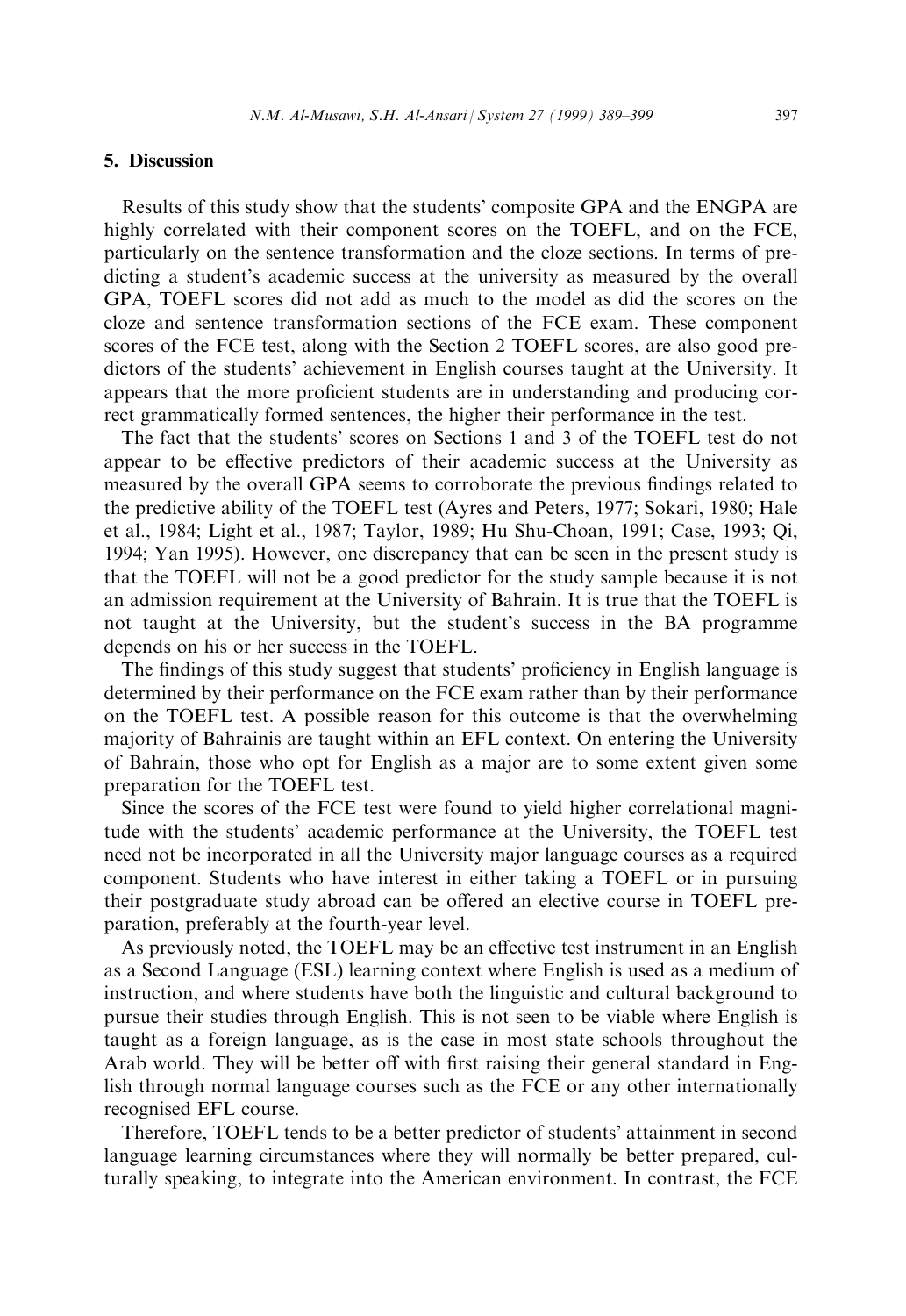test is a more appropriate instrument for learners, who seek to learn the language merely to develop their manipulative skills in acquiring English. This appears to be especially true of first- and second-year students who first need to reach the FCE standard before being adequately prepared to pass the TOEFL exam.

One major pedagogical outcome of this study is that although FCE is not recognized as a University entry requirement at either British or particularly Arab Universities, its value as a test instrument should not be underestimated. Since the sentence transformation and the cloze sections of the FCE have signified the importance of developing adequate knowledge of the grammar of English, teachers of EFL need to develop in their students the language skills that will make them pro®cient in English grammar. Their approach to teaching the language needs to be reviewed.

The conclusion that can be drawn from this study is that the TOEFL is a more appropriate international test for learners of ESL than the FCE. The latter has proved to be suitable for students whose learning of the language is confined to its EFL context and for those who are not learning the language as a medium of instruction. Using TOEFL as an essential instrument in any of the University major language courses needs to be reconsidered. If the TOEFL is to be used as a language test, it needs to be redesigned to suit the language requirements of non-native speakers of English, who may not be taking the test for admission to an American university or living in the USA. This purpose is to be considered by the Educational Testing Service. Traynor, who was once in charge of preparing candidates to take the TOEFL in Bahrain, suggested that the "TOEFL results need to be approached with more caution than they are at present" (Traynor, 1985, p. 47). However, since this study focused on first- and second-year students, it is interesting to see if different results would have been obtained, had the study been applied to third- and fourth-year students who are normally expected to perform better than those selected for the present study because of their longer years of language instruction. A further investigation into this issue is needed to confirm this notion.

#### References

- Ayres, J.B., Peters, R.M., 1977. Predictive validity of the Test of English as a Foreign Language for Asian graduate students in engineering, chemistry, or mathematics. Educational and Psychological Measurement 37 (2), 461-463.
- Bachman, L.F., Davidson, F., Foulkes, J., 1990. A comparison of the abilities measured by the Cambridge and Educational Testing Service EFL test batteries. Issues in Applied Linguistics 1 (1), 30–55.
- Bostic, M.L., 1981. A correlational study of academic achievement and the Test of English as a Second Language (TOEFL). Dissertation Abstracts International 42 (02), 468A (University Microfilms No. AAC 81-16851).
- Case, C.A., 1993. The relationship of language proficiency, perceptions of general language adequacy and selected demographic information to the academic performance of international graduate students at the University of Toledo. Dissertation Abstracts International 54 (01), 115A (University Microfilms No. AAC 93-06713).
- Choi, I.C., 1990. An application of item response theory to language testing: model-data fit studies. Dissertation Abstracts International 50 (11), 3561A (University Microfilms No. AAC 90-10829).